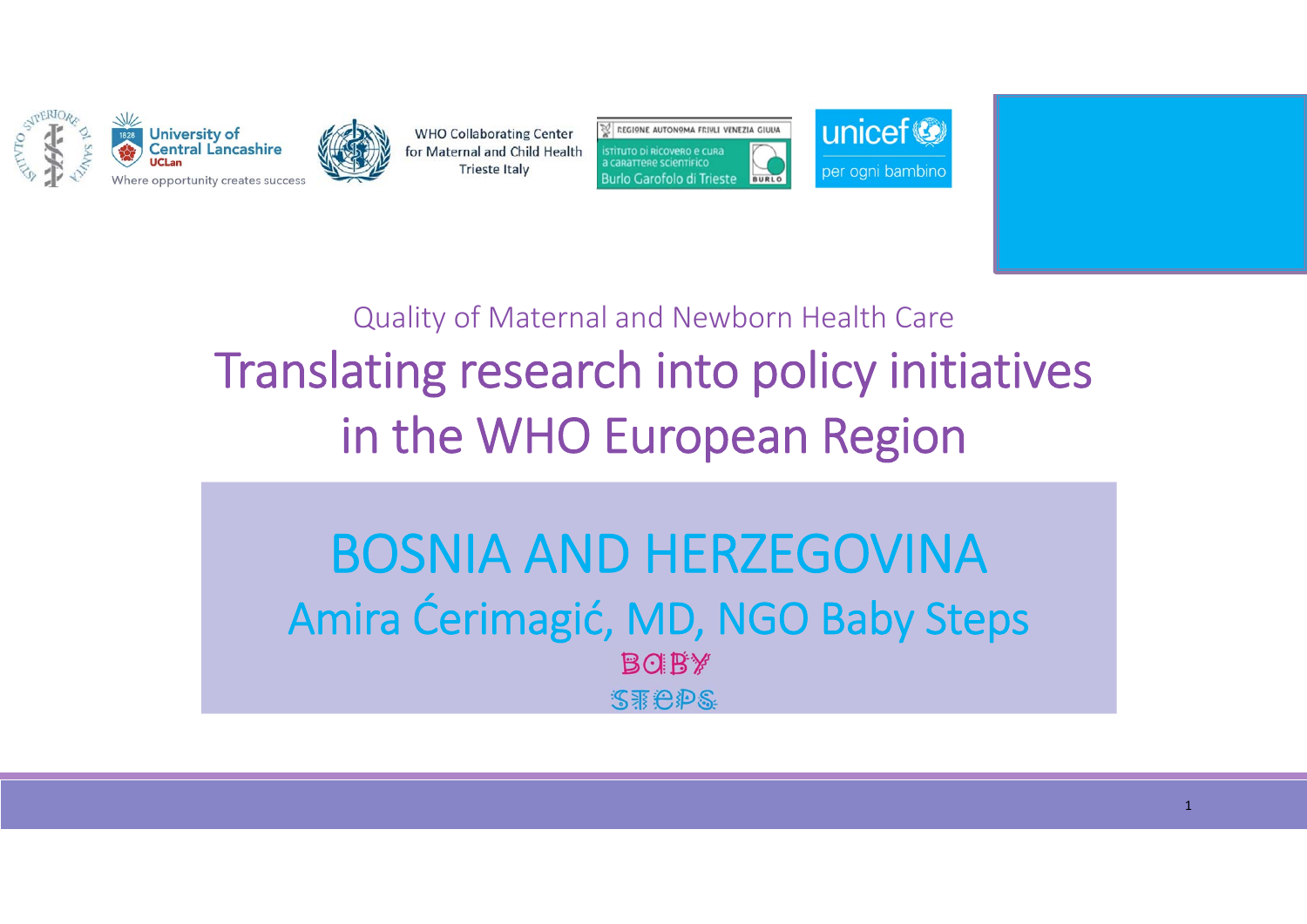

#### 1. What?

In 2018. birth activists from Bosnia and Herzegovina translated the WHO publication "Standards for improving quality of maternal and newborn care in health facilities" into bosnian.

**WHO Collaborating Center** 

for Maternal and Child Health

**Trieste Italy** 

The translated publication was approved and supported (not financially) from the (1) Federal Ministry of Health and the federal (2) Agency for Quality and Accreditation in Health (AKAZ).

unicef<sup>®</sup>

per ogni bambino

**REGIONE AUTONOMA FRIVLI VENEZIA GIULIA** 

**BURLO** 

stituto di Ricovero e cura **CARATTERE SCIENTIFICO** 

**Burlo Garofolo di Trieste** 

". Approved and supported" meaning what? - Their logo was put on the translated publication and the news announced on their official website.

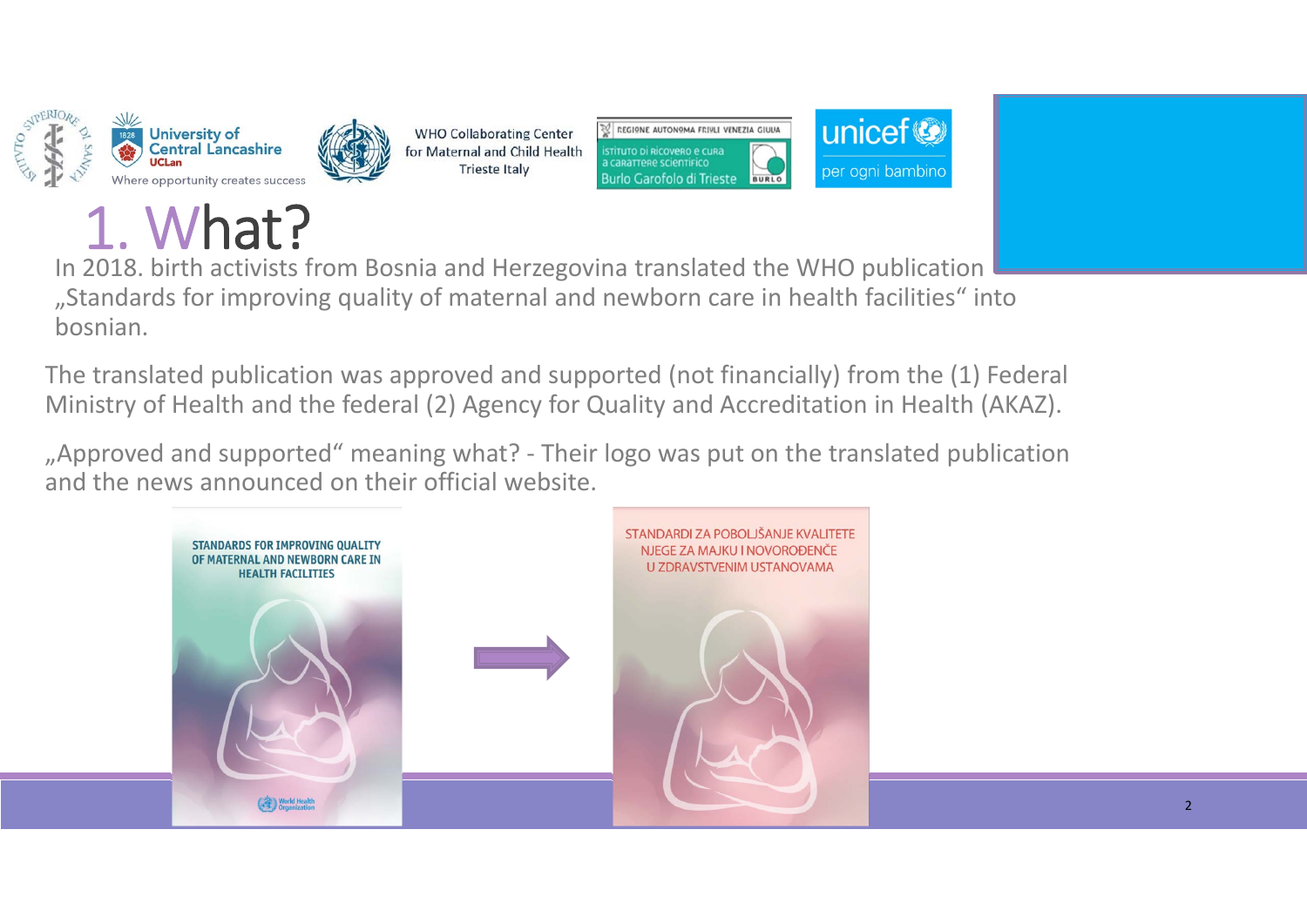







### 2. When & Where?

The provided WHO translation was the first publication in bosnian on the aforementioned topic, since research on the quality of maternal and newborn health in Bosnia and Herzegovina, is completely lacking.

It was the only up-to-date translated publication with international recommendations on improving the quality of maternal and newborn health care (original paper published in 2016. the translation published 2018.)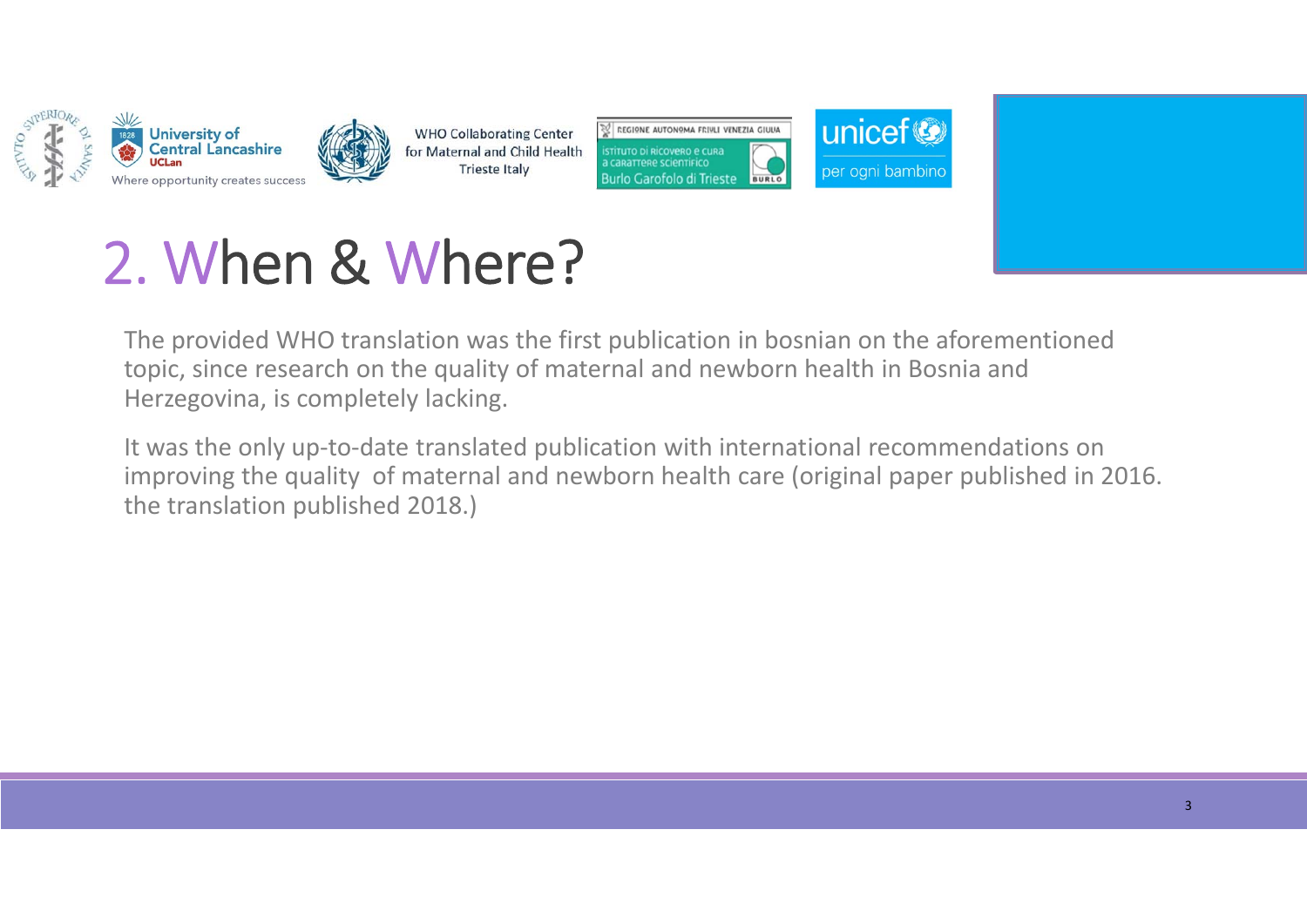





unicef<sup>®</sup>

per ogni bambin



We must bare in mind that Bosnia and Herzegovina, a small country with 3 million people, has 12 ministries of Health because of the extremely complex state structure which was designed in the Dayton Agreement after the war 1992‐1995.

Any attempt and initiative from the NGO sector very often goes from one institution to another, like a hot potato. The issues on maternal and newborn health are partly covered by these 12 ministries of health, but there are also multiple hospitals on the local level and health insurance bureaus which cover certain aspects of the issue.

The online release of the publication was an incentive to organize an official meeting in Sarajevo, between the NGO sector and the Federal Ministry of Health, AKAZ, ob/gyns (one out of three invited representatives from three hospitals showed up) and the WHO regional office.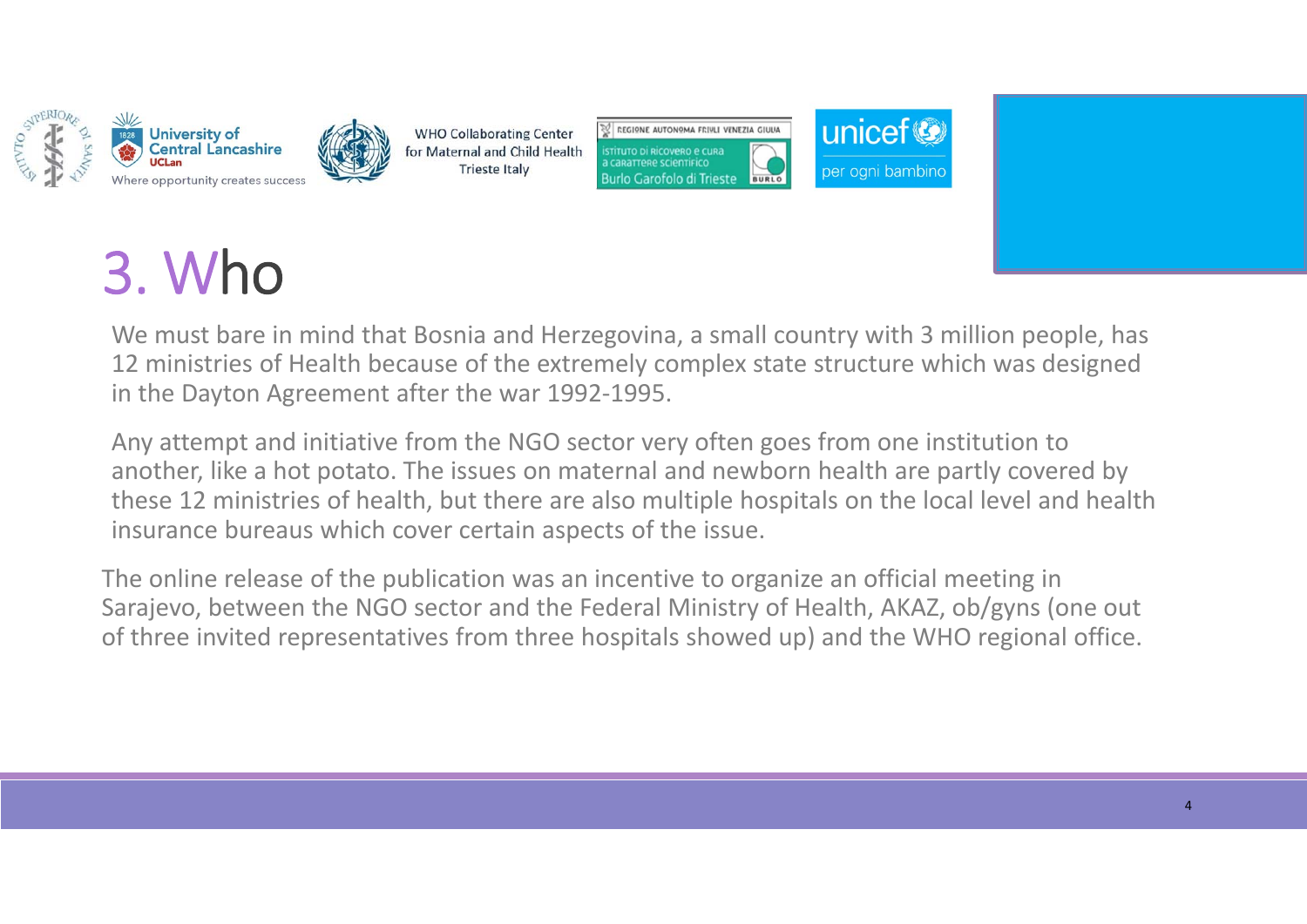







# 4. How?

The idea was to put these WHO recommendations as official steps for the "Mother Friendly" accreditation system, a syntagm first derived from the FIGO, WHO and White Ribbon Alliance publication.\*

AKAZ already had set up a system of accrediting maternity wards with "Baby Friendly Hospital" and was very succesful with it (11 out of 13 federal maternity wards were accredited as "Baby Friendly").

The idea was to, through accrediting and through recertification procedures, make sure that any guidelines and recommendations remained adhered to.

*\*https://www.whiteribbonalliance.org/wp‐content/uploads/2017/11/MBFBF‐guidelines.pdf*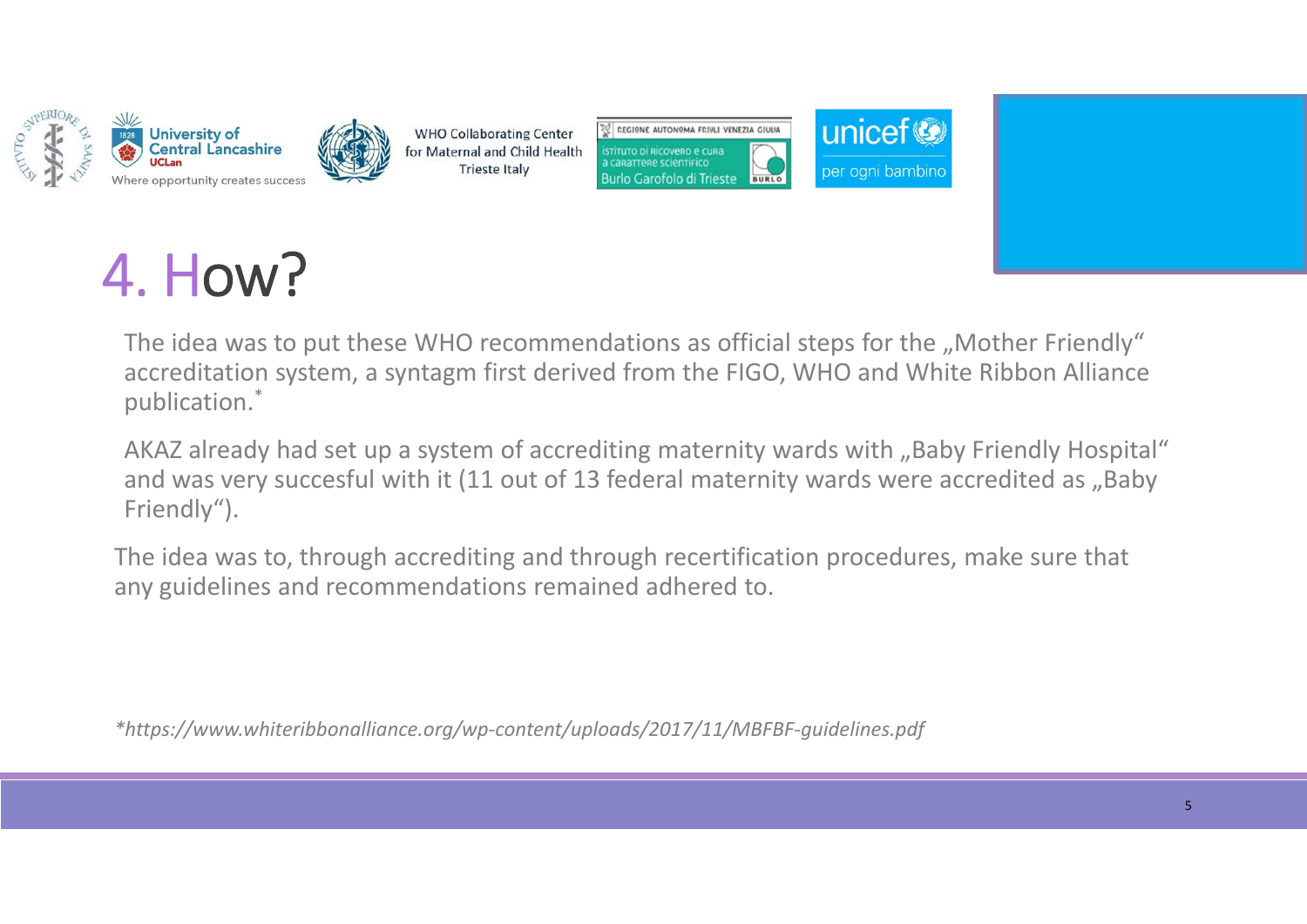



**REGIONE AUTONOMA FRIVLI VENEZIA GIULIA** TÍTUTO DI RICOVARO A CURA Burlo Garofolo di Trieste **BURLO** 



# 5. Why (unsuccessful)

After that meeting, nothing happened. The initiative was **unsuccessful.** 

#### **Why?**

There are several reasons. The NGO sector after translating the publication and releasing it, completely handed control to one of the official government institutions. None of the government institutions took the lead role or responsibility into making this happen.

No other meeting was organized, the idea for introducing "Mother Friendly" accreditation system was halted. The heads of agencies changed over time and the incentive is lost since it was not in any written form of project or program.

#### **What have we learned from this?**

The NGO must never let go of being a crucial part of the ongoing process, must maintain a watchdog position and must collaborate closely with (in our case) AKAZ since they were the best option out of all the government institutions that had the tools to make this initiative succesful. Positive correspondence remains between the NGO sector and AKAZ and we hope to continue with this endeavour, certain that we will succeed.